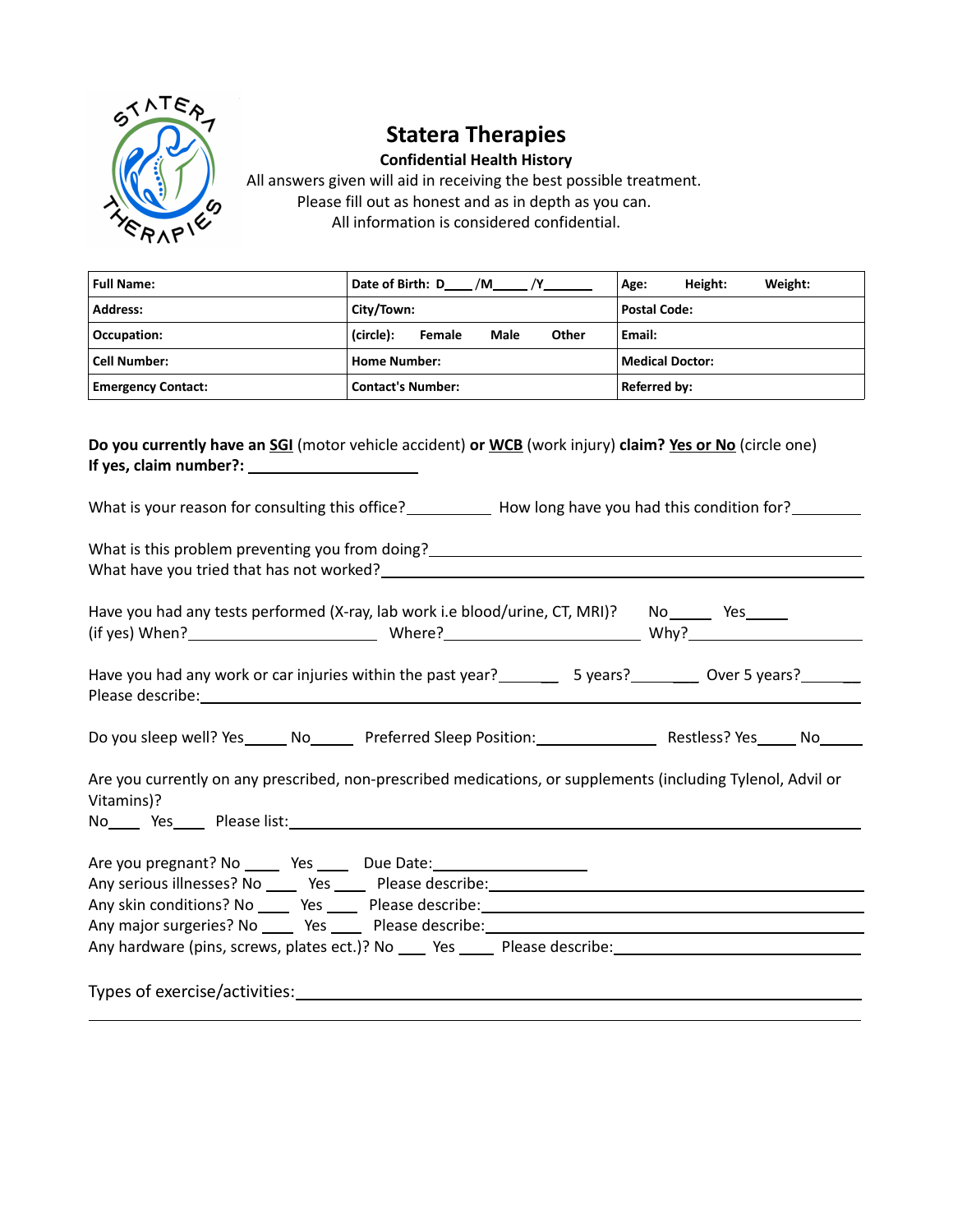Do you presently have any problems with the following: (please check all that apply)

|  | <b>Muscle &amp; Joints:</b><br>$\Box$ Joint Pain<br>$\Box$ Arthritis<br>$\Box$ Neck pain<br>$\Box$ Back pain<br>□ Joint Replacement | Gastrointestinal/Urinary:<br>$\Box$ Gas/bloating<br>$\Box$ Ulcers<br>$\Box$ Bladder infection/Kidney<br>□ Digestive/Bowel disorders<br>$\Box$ Constipation/diarrhea<br>$\Box$ Sprain/Strain/Fracture $\Box$ Bladder infection/Kidney | Neurological:<br>$\square$ Dizziness<br>$\Box$ Head aches<br>□ Epilepsy/Seizures □ COPD<br>$\Box$ Concussion<br>$\Box$ Numbness/<br>tingling | <b>Respiratory:</b><br>$\Box$ Asthma<br>$\Box$ Sinus trouble<br>$\Box$ Emphysema | Cardiovascular:<br>□ High blood pressure<br>□ Low blood pressure<br>$\Box$ Stroke<br>$\Box$ Heart disease<br>$\Box$ Varicose viens<br>$\Box$ Blood clots |
|--|-------------------------------------------------------------------------------------------------------------------------------------|--------------------------------------------------------------------------------------------------------------------------------------------------------------------------------------------------------------------------------------|----------------------------------------------------------------------------------------------------------------------------------------------|----------------------------------------------------------------------------------|----------------------------------------------------------------------------------------------------------------------------------------------------------|
|--|-------------------------------------------------------------------------------------------------------------------------------------|--------------------------------------------------------------------------------------------------------------------------------------------------------------------------------------------------------------------------------------|----------------------------------------------------------------------------------------------------------------------------------------------|----------------------------------------------------------------------------------|----------------------------------------------------------------------------------------------------------------------------------------------------------|

**Reproductive: Other: Others Not Listed:**  □ Prostate issues □ AIDS, HIV other STI □ Breast lumps □ Cancer □ Menstrual issues □ Depression/Anxiety **Family History Of Any Above:**  □ Menopausal symptoms □ Diabetes □ Cysts □ Thyroid



Please label on the diagram where you feel any pain or discomfort Please rate your pain level on the line below